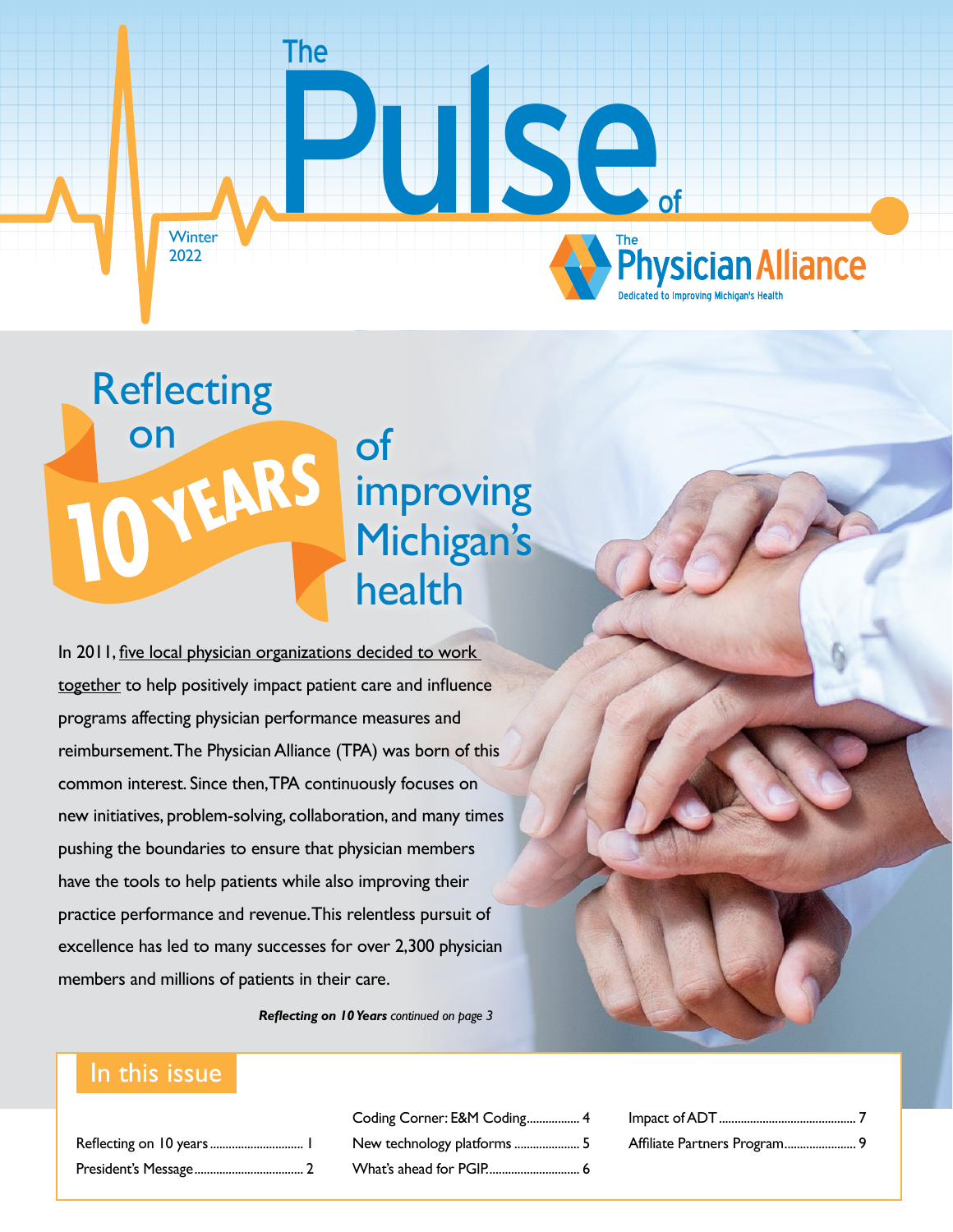# <span id="page-1-0"></span>President's MESSAGE

Dear members,



As another new year rolls in, I get the sense that our society waivers between feeling optimistic that good things will come and frustration and concern that the Covid-19 pandemic pushes on. I thank all of you for your continued commitment to patient care and safety.

While the distribution of the COVID-19 vaccines to ages 5 and older brought some much-needed relief, the pandemic continues to affect all areas of society. And healthcare continues to be especially impacted. Staffing shortages, overwhelmed emergency departments, postponed or canceled procedures and more make it difficult to make big plans for the future.

That's why it's heartening to see the successes achieved last year by our organization and all of you. As we celebrated the 10-year anniversary of TPA's creation, our organization grew to become the largest physician organization in Michigan. Our physicians and practices received high scores in many performance programs, leading to significant revenue gains. These scores and other achievements led to more than \$51 million being distributed in direct and indirect payments to TPA members.

These accomplishments highlight the incredible dedication of our members to provide the best patient care. I am optimistic that The Physician Alliance and our members will continue to see success in our projects and performance.

As the new year begins, focus is on continued successful outcomes in patient care and incentive payments. We do know that changes are coming to some performance programs and initiatives, and while these may initially bring various challenges, our team will be working diligently to seek opportunities for our members to succeed. Our staff regularly meets internally to focus on these challenges and opportunities relating to physician performance, cost analytics and other initiatives impacting our physician organization and members.

The relationships with our partners, particularly Ascension and BCBSM, continues to be strengthened. Our team works closely with our partners to ensure open communication and collaboration on a multitude of projects and general industry issues.

TPA's associates and the practice resource team are constantly looking for ways to support and educate our practices to ensure the highest quality measures, patient care and revenue are achieved. I also encourage your staff and you to take advantage of the myriad of education and information provided by TPA through webinars, e-newsletters, website resources and more. Don't forget to [visit our website](https://thephysicianalliance.org/) to view patient education materials, tip sheets and videos.

I am honored and grateful to work with all of you. TPA's associates and I remain committed to helping your staff and you work to improve patient care. We look forward to another successful new year!

In good health,

**Michael R. Madden** *President & CEO*

2

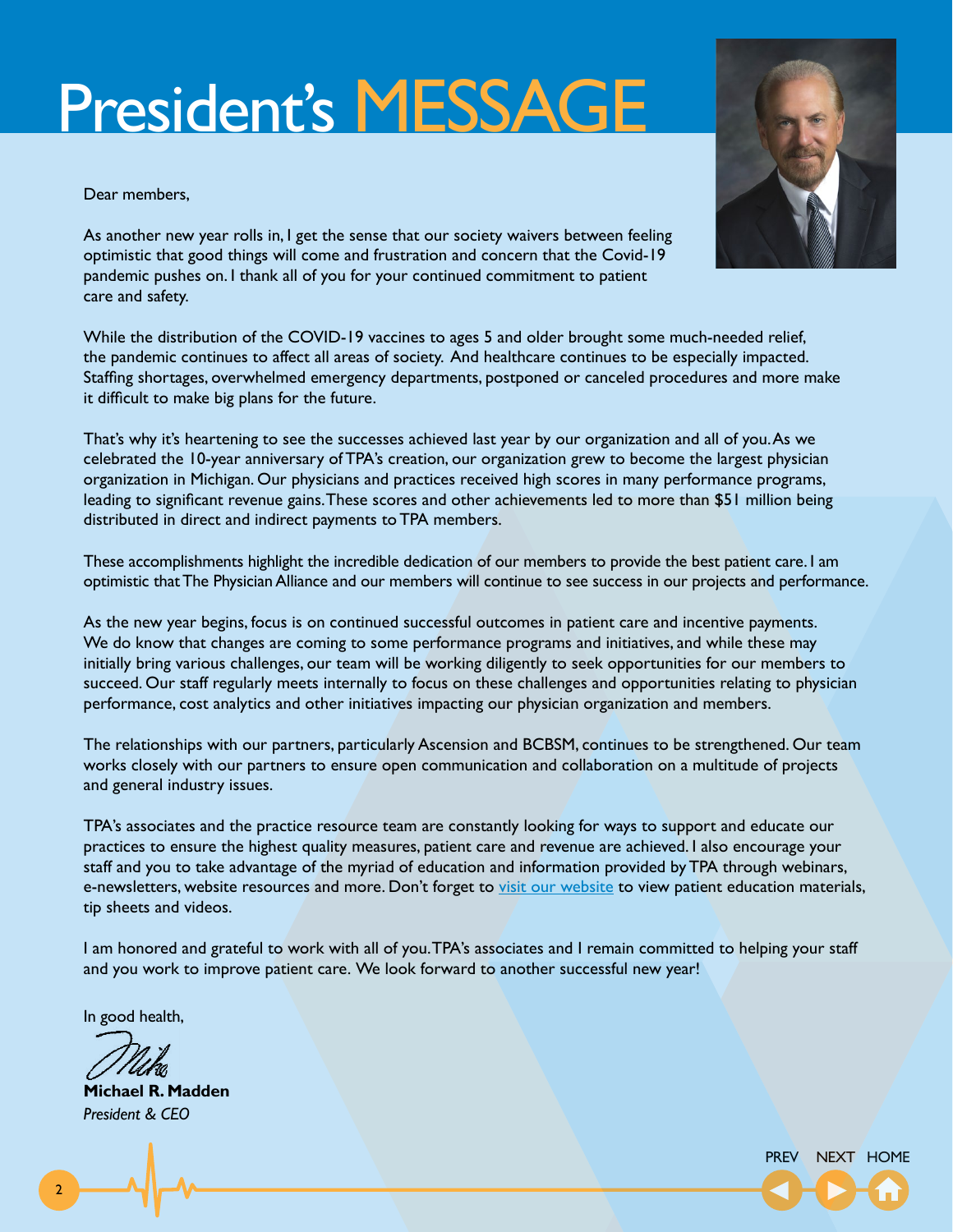### <span id="page-2-0"></span>Working together for success

The ongoing Covid-19 pandemic continued to bring challenges to healthcare during 2021. TPA focused on providing the best customer service to members. This sometimes meant scraping plans and pivoting to new initiatives or goals. However, TPA leadership always kept an eye on supporting patient care and practice performance.

This led to reinforcing partnerships with insurance payers and health systems, improving communication and education to practices, evaluating projects and staff responsibilities, and looking for creative strategies to help practices be successful in performance programs.

### Innovative collaboration propels organization and physicians to success

During the ongoing pandemic in 2021, The Physician Alliance celebrated 10 years since its inception. And despite the many challenges facing the healthcare industry, the physician organization also celebrated key accomplishments that positively impacted physician members.

As a facilitator of Blue Cross Blue Shield of Michigan's Physician Group Incentive Program (PGIP), TPA earned the highest rating as a low-cost benchmark performer for the past 10 years. This achievement earns additional incentive dollars for physicians participating in PGIP through TPA. Other notable PGIP accolades include:

**Ranked #1 in membership size among independent Michigan physician organizations in PGIP**

**Ranked #1 with number of BCBSM patient-centered medical home (PCMH) designated primary care practices (124 practices representing 354 physicians)**

**Received 100% PCMH audit accuracy factor from BCBSM in 2020 and 2021**

**The Physician Alliance also worked closely with member practices and partners to achieve additional positive outcomes in 2021:**

- 914 specialists receiving PGIP RVU value-based reimbursement (5-15%) and 174 primary care physicians received PGIP E&M value-based reimbursement (15–52%), leading toTPA physicians earning more than \$20 million in VBR revenue.
- Distributed more than \$4.1 million to TPA PGIP physicians through the Organized System of Care and physician organization incentive payments.
- Achieved 1.60 score in first year of participation in Commercial Blueprint for Affordability (statewide average is 1.53). (TPA participates in Blueprint for Affordability through Partners in Care.)
- Assisted member practices in reviewing 42,162 gaps in care, closing 6,560 gaps in BCBSM's Health e-Blue database (gap closure rate 15.5%).
- Completed successful BCBSM supplemental data audit.
- Partnered with Ascension Southeast Michigan to coordinate over 900 COVID-19 vaccination appointments for private practice physicians and office staff.
- Launched a new secure member portal, providing access to PGIP physicians and office managers to view practice and patient level reports, required education and more.
- Conducted over 339 coding assistance appointments to members.
- Hosted 13 education webinars focused on improving quality measures, marketing and reputation management, HIPAA compliance and population health management.
- Expanded gaps in care toolkit to include additional social media graphics, letter templates, patient education and more to help improve quality measures.
- Secured and distributed thousands of personal protection equipment to private practices.

[PREV](#page-1-0) NEXT [HOME](#page-0-0)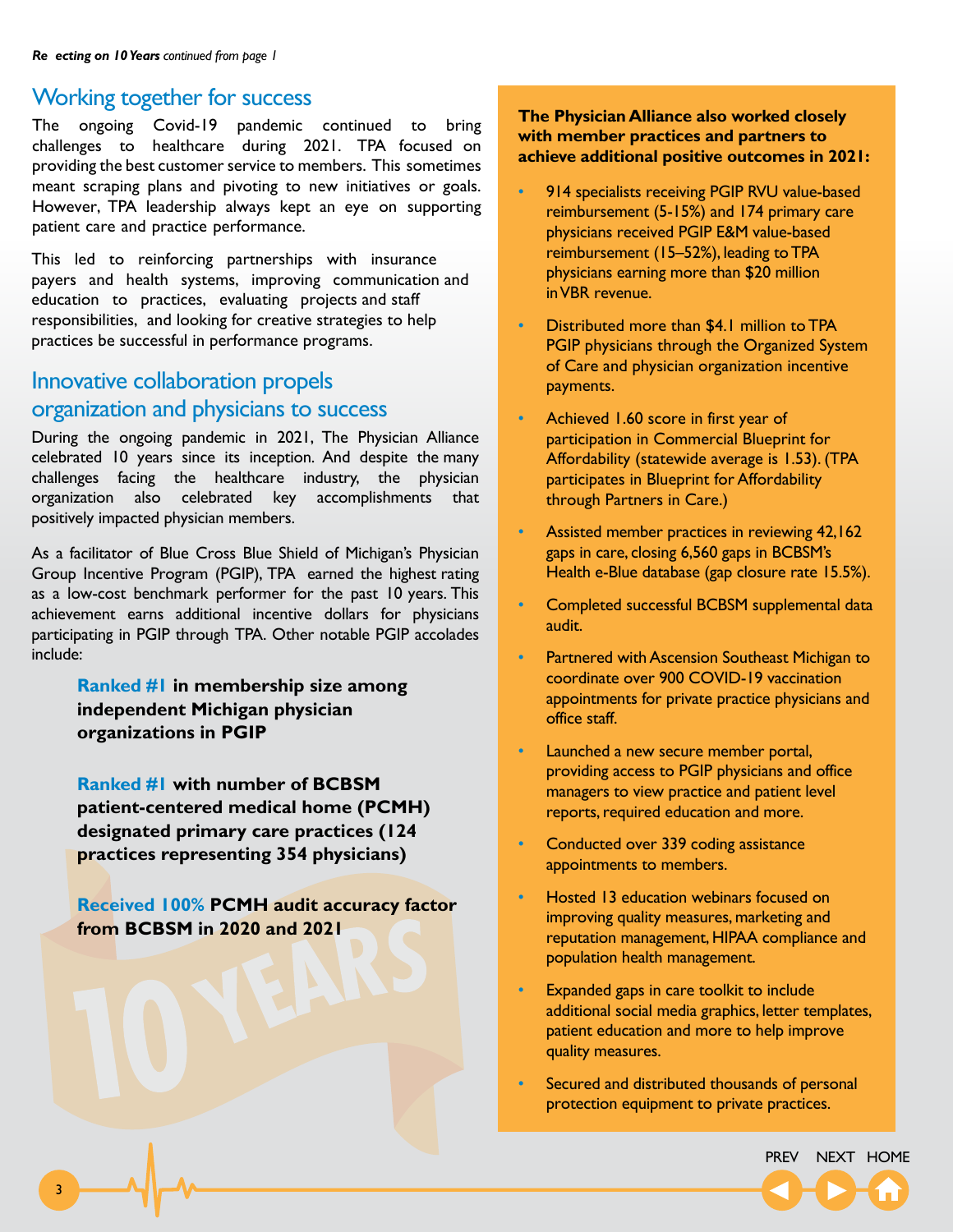## <span id="page-3-0"></span>CODING The *not so new* E&M coding guidelines for outpatient office visits

Last year brought some continued stresses inside and outside the practice, including a new way of thinking about required documentation for Evaluation and Management (E&M) services. The E&M coding guidelines for outpatient office visits may seem particularly intense! If you are still trying to wrap your head around it, don't feel defeated.

Here is a breakdown of the most important things you need to understand about the guidelines:

- 1. Certain specialties, such as cardiology, pulmonology, and oncology, will find it easier to get to a certain level of service than others due to the complexity of the conditions of the patient.
- 2. Electronic medical records (EMRs) were templated for the previous E&M guidelines. These new guidelines are *different*.
- 3. Documentation to support the level of service comes directly from *physician interpretation of the patient and the supporting documentation*.
- 4. It is no longer the amount of documentation or the number of bullets in the History or Exam that support the level of service.
- 5. Documentation to support the level of acuity of the diagnosis supports the level of service.
	- Impressions are descriptive words that are required to support the level of acuity of the patient's diagnosis.
		- i. Impressions are part of the **number and complexity of problems addressed**  during the visit (at the time of the visit). Examples: stable, acute, chronic
- 6. The **amount and/or complexity of data to be reviewed and analyzed** is now the *focus of E&M audits*.
	- a. Action words such as: "review," "ordered," and "discussed" are vital in the understanding of the work required of the physician.

4

i. Action words cannot be implied. If there are templates that need to be corrected, please make sure that is completed soon!

If any of these items below occur during the day of service, *make sure they are documented in the visit note as completed that day. These items will give you credit and help support the level of service. Remember: it is more about the work involved than the number of bullets!*

Items to keep in mind during the documentation process:

#### **Review of prior external notes from another provider.**

• This could be a provider transfer from same specialty to a different practice or from the patient's primary care physician.

#### **Review of test results.**

• Just documenting test results in the visit note does not indicate that test results were *reviewed*. Again, action words are important.

#### **Ordering of a test.**

• This type of documentation needs to be plainly stated. If there is a portion of the visit note that is templated for this, make sure it is correct.

#### **Assessment requiring an independent historian.**

• If there is a family member or caregiver present during the visit and contributes information about the patient, make sure this is documented in the visit note.

#### **Independent interpretation of a test performed by another physician.**

• If there is a test result from the hospital or another physician that sees the patient outside your practice, make sure that this is documented in the visit note.

#### **Discussion of management or test interpretation with an external physician.**

• If there is ANY communication to a physician that is not in your practice, make sure that is documented in the visit note.

For more information on E&M levels of medical decision-making, [view this table](https://thephysicianalliance.org/wp-content/uploads/2021/12/AMA-2021-MDM-Table.pdf) from the American Medical Association.  $\blacksquare$ 

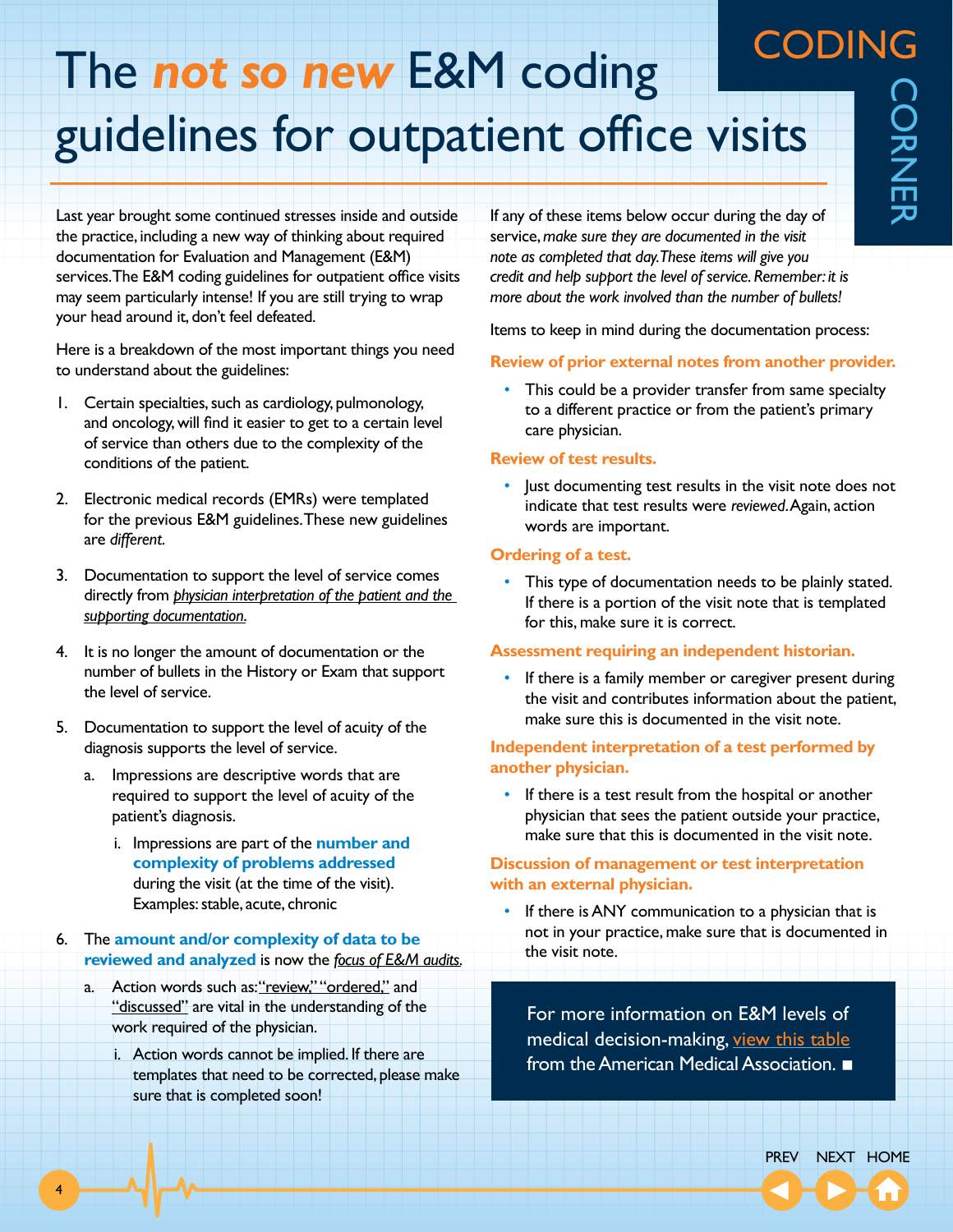# <span id="page-4-0"></span>The Physician Alliance launches new platforms for disease registry, ADT and more...

The new year launches a new era for The Physician Alliance as it transitions to new technology to support population health management initiatives. The physician organization is now partnering with Care Convene and Health Focus to support a disease registry, admission, discharge and transfer (ADT) transmissions and supplemental data feeds.

In 2020, Philips announced the plan to discontinue use of their Wellcentive solution on Dec. 31, 2021. Wellcentive served as the disease registry for The Physician Alliance and many of its practices for years. Wellcentive was also the platform for admissions, discharge and transfer (ADT) transmissions, Active Care Relationship Service (ACRS) files and supplemental data exchange programs between TPA/Wellcentive and various payers including Blue Cross Blue Shield of Michigan, Blue Care Network, Health Alliance Plan, Priority Health and Total Health Care. Upon learning about the end of Wellcentive, TPA began an aggressive search for a replacement solution.

After an extensive search with TPA's team diligently researching and vetting potential replacements, it was decided that there was not one vendor who could 'do it all' with the high-quality services, expertise and ease of use that TPA demands for its practices. The Physician Alliance will be using the following solutions to replace Wellcentive:

**• Admissions, discharge and transfer (ADT)** 

**transmissions:** Care Convene was chosen as the vendor to replace Wellcentive for ADT transmissions. Care Convene is a leader in real time browser and app notifications on the status of patient care transitions and also focuses on statewide ADT alerts, postdischarge care summary continuity of care document, advanced ADT filtering and SMS text alerting. Care Convene has an established relationship with both Michigan Health Information Network (MiHIN) and Blue Cross Blue Shield of Michigan. The Physician Alliance also previously worked successfully with Care Convene during a BCBSM pilot.

- **• Active Care Relationship Service (ACRS) file transmissions:** TPA's enterprise data warehouse will be used to aggregate demographics, clinical, claims and other data to format outbound feeds to MiHIN for ACRS files. ACRS files transmissions to MiHIN are managed by TPA IT and clinical informatics staff and do not require practices to log into the platform.
- **• Supplemental data transmissions:** Health Focus was chosen as the vendor to replace Wellcentive for supplemental data transmissions to payers because they demonstrated the greatest expertise regarding supplemental data transmissions out of the numerous vendors researched by TPA. Health Focus already works with MiHIN and several Michigan payers. Many Michigan physician organizations currently using Wellcentive are also transitioning to Health Focus for supplemental data transmission services. Supplemental data transmissions are performed by TPA IT and clinical informatics staff and do not require practices to log into the platform.

"One of our (TPA's) top priorities is providing our practices with a robust, trustworthy and user-friendly replacement to Wellcentive," said Michael Madden, president/CEO of The Physician Alliance. "We believe these selected vendors are the best in their fields and are confident that these vendors will offer high-quality services and support to our practices."

The new platforms launched last year to TPA practices. Training of practice staff is underway.

Please direct any questions about the Wellcentive replacement transition to Oleg Savka, vice president, information technology at The Physician Alliance, at oleg.savka@thephysicianallance.org. ■

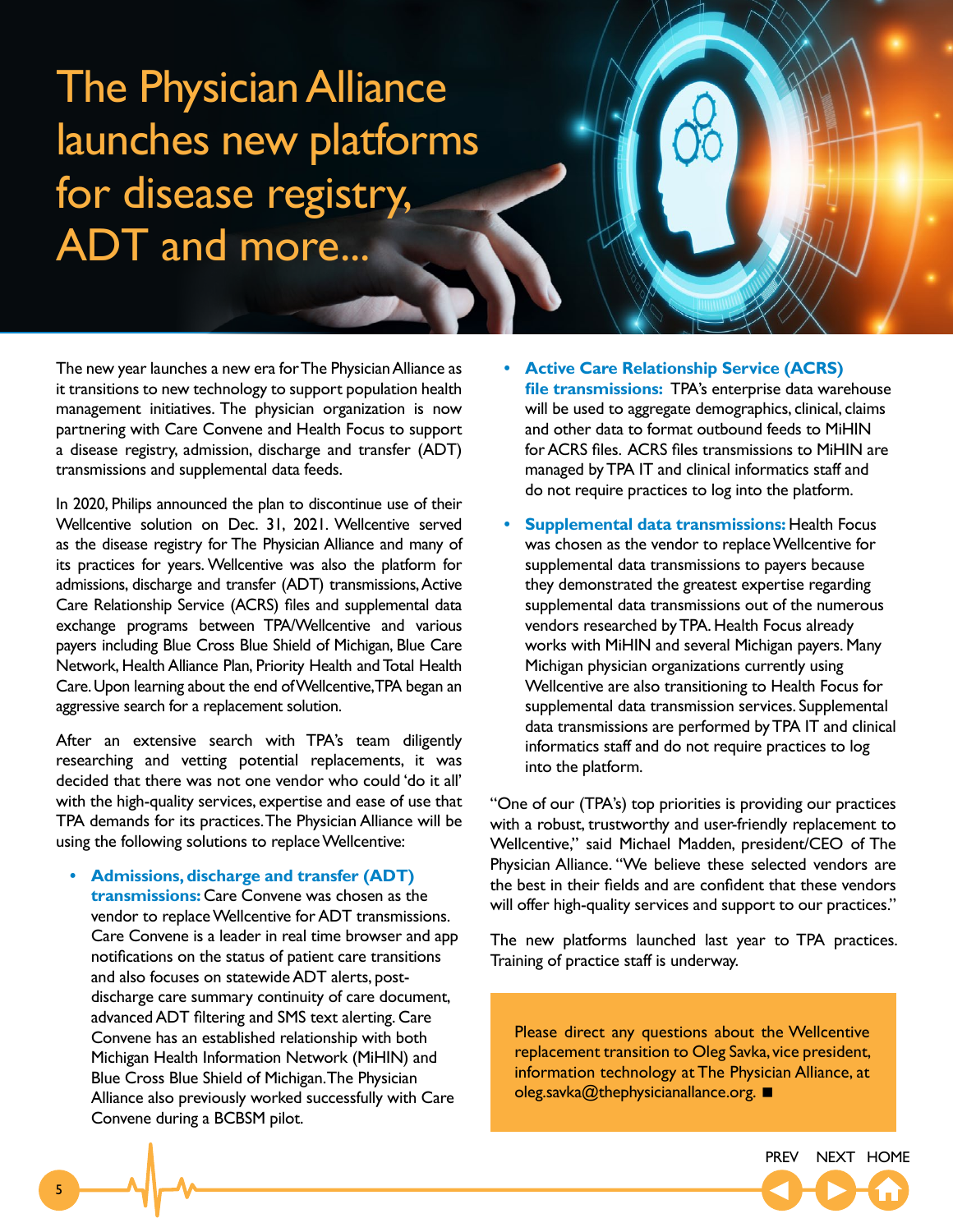<span id="page-5-0"></span>

# What's ahead for PGIP practices

The Blue Cross Blue Shield of Michigan Physician Group Incentive Program (PGIP) facilitates and supports practice transformation using various initiatives to reward physicians and physician organizations for improved performance in health care delivery. The Physician Alliance facilitates PGIP participation for more than 1,400 of the organization's physician members.

With the new year kicking off, practices participating in PGIP should note important updates and reminders:

### More focus on risk-based care model

The Organized System of Care program retired at the end of 2021. BCBSM offered this program to bring together physicians, hospitals and other care providers to have a shared accountability for a specific patient population.

The transition to BCBSM's Blueprint for Affordability focuses on balancing the financial responsibility for managing the cost and quality of health care. Physician organizations and health systems partner in a risk-based care model to manage patients' health while lowering total cost of care. The Physician Alliance participates in this program through Partners in Care, the managed care entity co-owned with Ascension Southeast Michigan.

### Continued support of practices

TPA plans to support PGIP practices through expanded and new organizational initiatives. Some highlights include:

- TPA's monthly population health and quality webinars will continue through 2022. Visit TPA's website for dates and registration, plus check out other upcoming events.
- TPA will be offering a new care manager work group in early 2022 to support those participating in specialist team-based care, Provider-Delivered Care Management and Psychiatric Consult Collaborative Care Management Model programs. Stay tuned for details.
- Quality reports, patient lists, required training and other important resources will continue to be uploaded to TPA's [member portal.](https://secure.tpareporting.org/login) PGIP physicians and practice office managers are eligible to access the portal. Those who haven't yet logged into the portal should contact portal@thephysicianalliance.org for assistance.

"The Physician Alliance is committed to helping our practices be successful in these programs," said Carolyn Rada, RN, MSN, executive vice president of population health management at TPA. "By providing more robust options for information and support, our practices will have many opportunities to improve patient care and reimbursement."

### Patient-Centered Medical Home designation

In 2020, BCBSM moved their Patient-Centered Medical Home (PCMH) program from annual designation to every two years. Primary care practices currently designated as PCMH maintain this status through Aug. 31, 2022.

TPA will be nominating practices for PCMH designation by BCBSM in the spring. Practices achieving PCMH designation earn an additional 10 percent value-based reimbursement (VBR) on their evaluation and management (E&M) billing. TPA PCMH practices earn another 10 percent VBR due to the physician organization being a low-cost benchmark performer by BCBSM. TPA currently has 124 primary care practices designated as PCMH. <

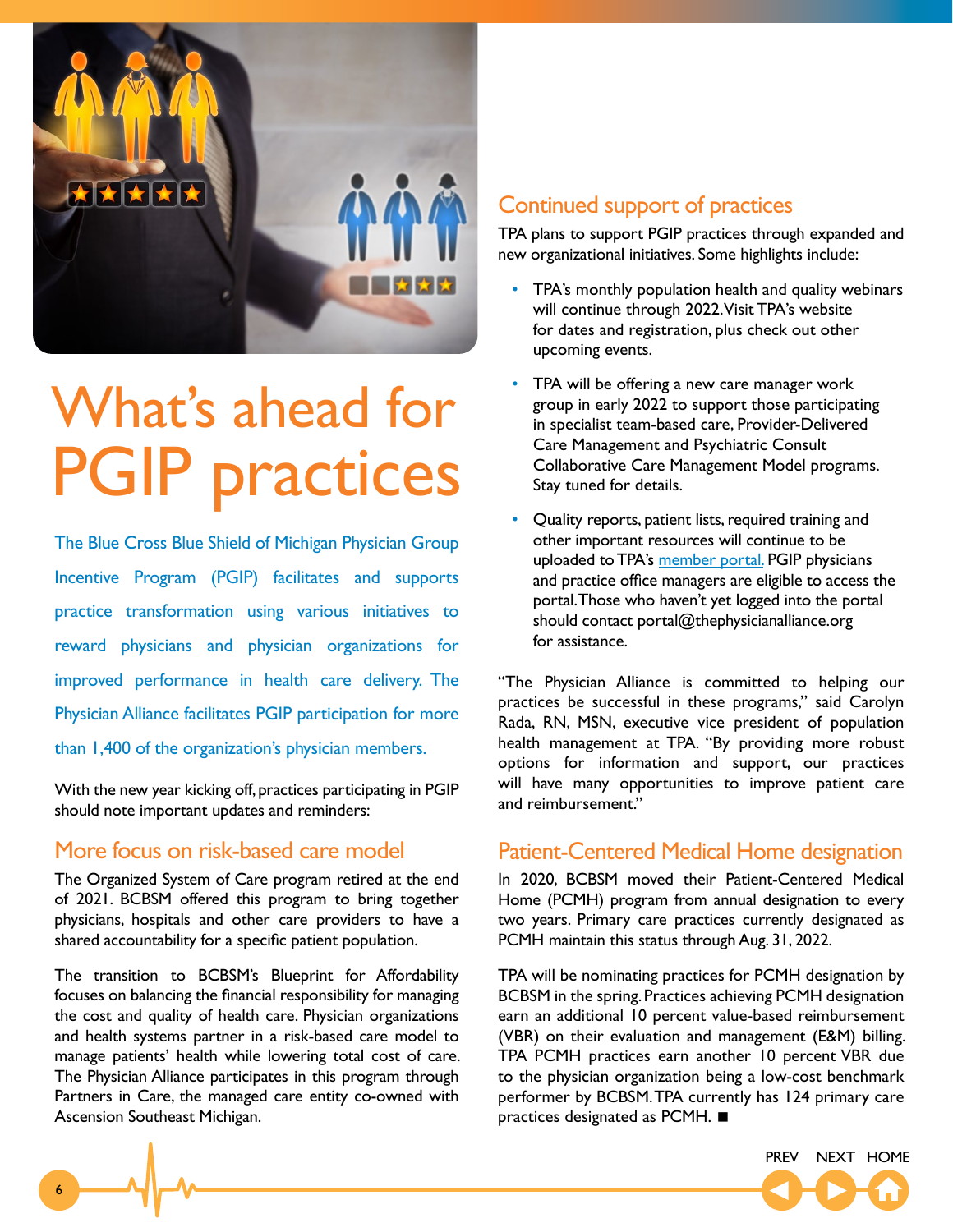## <span id="page-6-0"></span>THE IMPACT OF

# Admission, Discharge, Transfer (ADT)

## NOTIFICATIONS IN PATIENT CARE

Care managers, care team members and providers can use admission, discharge, transfer (ADT) alerts to manage the care of their patient populations as they transition from one level of care to another.

ADT alerts allow the primary care physician (PCP) to know when a patient is admitted, discharged, or transferred to the emergency department, inpatient care or a skilled nursing facility.

In a patient-centered medical home care model, the primary care physician serves as the "quarterback of the patient's care team" and is tasked with knowing when patients are seeking care outside of their practice. ADT alerts provide "real-time" notification to the practice, enabling the care team to:

- provide outreach to patients to complete the elements of transitions of care
- call the patient post-discharge to check in
- schedule a follow up visit within 7 or 14 days post-discharge
- discuss medication reconciliation

7

### Why do ADT notifications matter to physicians?

Since provider care teams play an important role in patient engagement and health outcomes, updating physicians on patient events and health status changes helps ensure a more seamless coordination of patient care. Having access to patient demographics in ADT allows for more informed follow up calls to help guide what care is needed. This level of coordination of care can help prevent patient readmissions within 30 days (physicians can be penalized for re-admission during this time period).

### Tips for improving patient health outcomes through use of ADT alerts:

- use alerts for targeted follow up on patients who have been discharged from an inpatient visit
- care managers can use ADTs to build their patient population for episodic and longitudinal care management
- alerts can be used to identify patients who require medication reconciliation post-discharge
- utilize to know when your patients are in the emergency department so care can be coordinated and follow up can occur post-discharge
- track patients discharged from observation who are at high risk for admission to the hospital
	- alerts can identify those patients discharged from observation so the patient can be contacted for follow up visit
	- utilize data to steer patients to clinical and non-clinical interventions <

[PREV](#page-3-0) [NEXT](#page-7-0) [HOME](#page-0-0)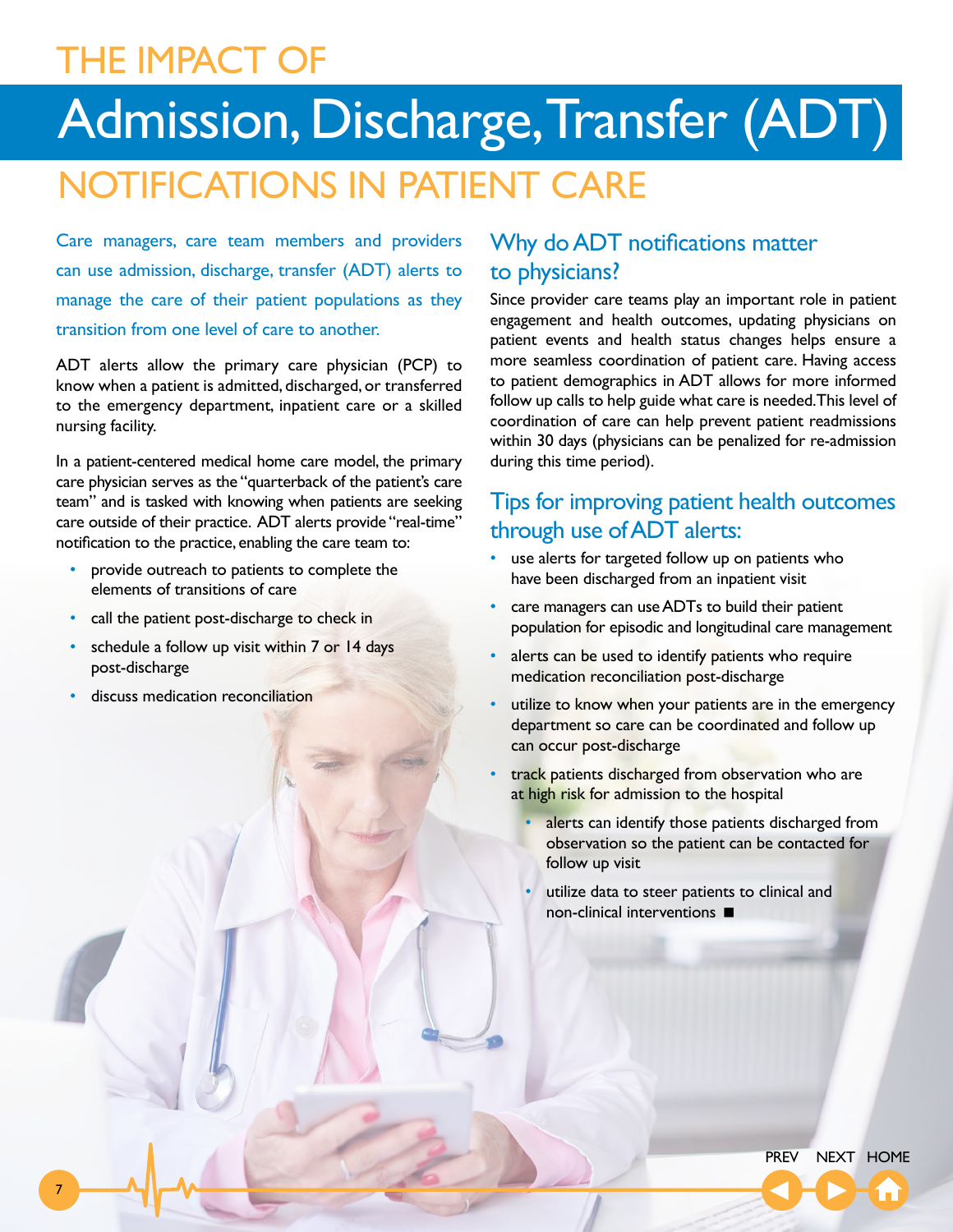# <span id="page-7-0"></span>Save more this year with member discount program

# **AffiliatePartners** Program

The Physician Alliance's Affiliate Partners [program](https://thephysicianalliance.org/affiliate-partners/) offers special savings on needed products and services to member practices. With these special savings, practices get cost-effective and innovative solutions to help reduce business overhead costs.

Highlights of current partner products and services are listed below. Additional information on each Affiliate Partner can be found on The Physician Alliance [website](https://thephysicianalliance.org/affiliate-partners/) or directly contact the companies.

### Cyber Liability Insurance [Huntington Insurance](http://thephysicianalliance.org/index.php/cyber-liability-insurance)

Huntington's cyber liability insurance helps physicians reduce exposure from their access to patients' private information. This insurance coverage protects against risk associated with:

- Internet access, E-commerce, data storage
- Loss/damage involving theft or destruction of data

**Contact: Rick Loss** rick.loss@huntington.com (419) 720-7911

### Legal Services [Rickard & Associates, P.C.](http://thephysicianalliance.org/index.php/legal-services)

Get comprehensive legal services and assistance with business operations ranging from general legal counsel to employee issues to compliance and more. Highlights include:

- Audits, compliance, HIPPAA readiness
- Healthcare business transactions and more

TPA members receive premium services at a preferred rate.

**Contact: Lori-Ann Rickard** [info@larlegal.com](mailto:info@larlegal.com) (586) 498-0600

### Medical Answering Service [Ambs Call Center](http://thephysicianalliance.org/index.php/medical-answering-services)

A HIPAA-compliant medical answering service providing a full range of quality services to practices, including a web on call portal, daytime call management and customization options. The Physician Alliance members receive exclusive discounts:

- HIPAA compliant answering service to increase patient satisfaction
- Additional 8% discount applied to all plans and usage
- Ist month free + no set-up fee with 1-year term

**Contact: Aaron Boatin or Ryan Ambs** sales@ambscallcenter.com (586) 693-3800

### Medical Debt Collection [Transworld Systems, Inc.](http://thephysicianalliance.org/index.php/affiliate-partners/accounts-receivable-collections)

A medical debt collection services company providing TPA members with new automated solutions to improve cash flow and reduce slow pay concerns. TSI provides past due accounts and debt collections services for member practices at exclusive pricing. Highlights include:

- Profit recovery, phone collections
- Insurance resolutions

### **Contact: Michael Glass**

[michaelglasstsi.com](mailto:michaelglasstsi@tsi.com) (248) 914-0346

### Medical Malpractice Insurance [Coverys](https://thephysicianalliance.org/affiliate-partners/medical-malpractice-insurance/) Insurance Services, Inc.

Coverys provides preferred pricing on several coverage options for comprehensive medical professional liability insurance. Highlights include:

- Exclusive company-direct pricing
- Short easy application process

**Contact: Coverys customer service** cis-info@coverys.com (517) 313-5888

### Mortgage and Banking Services **[Huntington](https://thephysicianalliance.org/affiliate-partners/mortgage-program/)**

Huntington offers exclusive mortgage program benefits to The Physician Alliance through a premier mortgage program for physicians and residents looking to buy or refinance a home. Special benefits include:

- \$300 closing cost discount
- Down payment assistance options

**Contact: Sandra Frith** sandi.frith@huntington.com (586) 749-8355

### **[Huntington Bank](https://thephysicianalliance.org/affiliate-partners/mortgage-program/)**

Take advantage of special rates on deposits, specialty lending programs and personal cash management services.

**Contact: Ashley Boday** ashely.boday@huntington.com (248) 554-6618

*Affiliate Partners Program [continued on page](#page-0-0) 9*